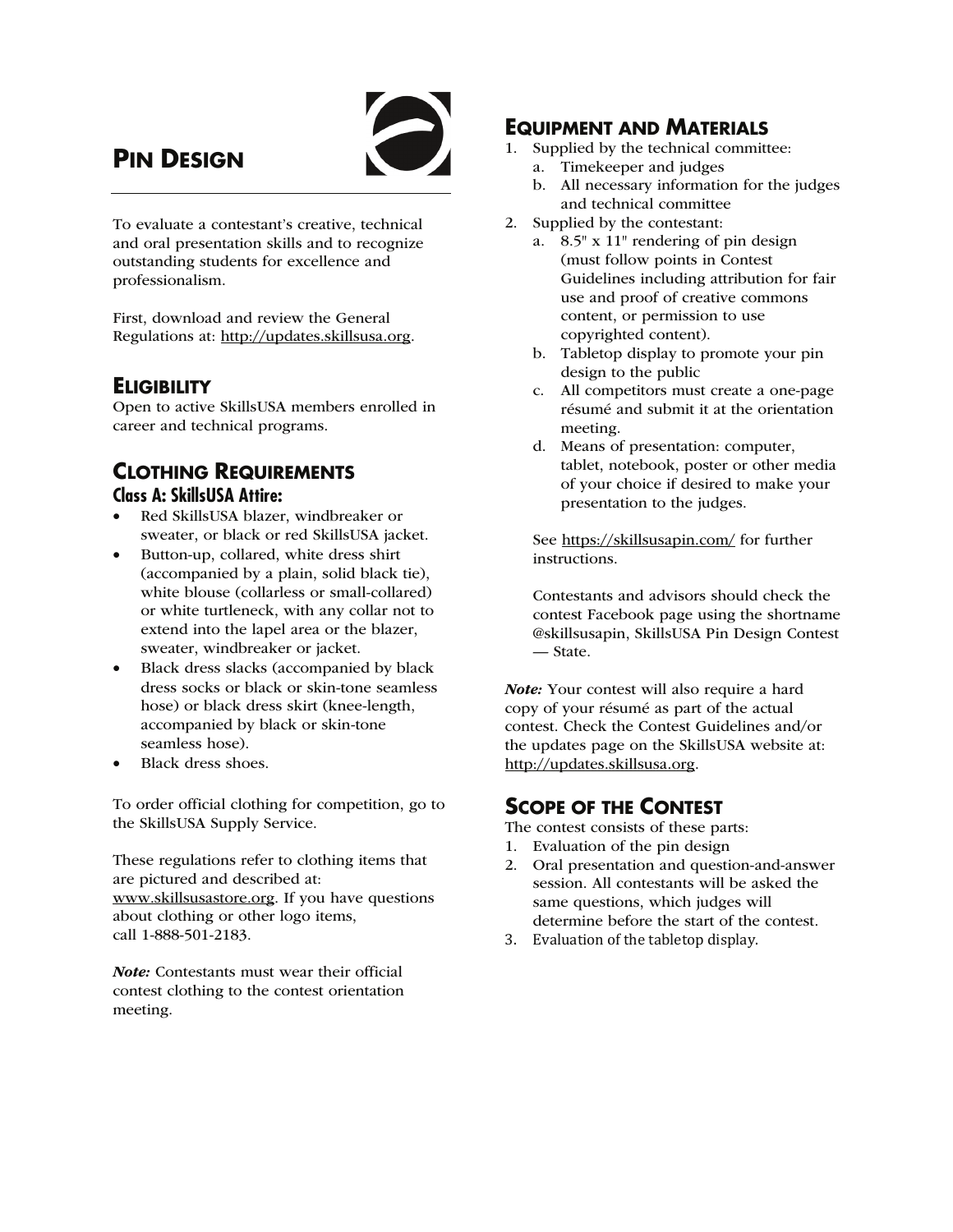#### **Knowledge Performance**

There will be no skill-related written test.

### **Skill Performance**

The contest is designed to assess the contestant's ability to design and produce a trading pin concept for their State SkillsUSA association. In addition, contestants must create an informative, educational, and promotional tabletop display, and deliver a presentation regarding all aspects of their state pin design.

#### **Contest Guidelines**

- 1. All entries must be rendered in color (full color or two-color). Preferably, entries will be created in a design software package such as Illustrator, or Photoshop. However, contestants are permitted to use equivalent open-source software such as Inkscape, Gimp, etc. Licensed software such as the Corel suite, Affinity Designer, Affinity Photo, etc. is also acceptable. Entries may also be hand-drawn, painted or rendered in colored pencils or markers.
- 2. All entries should be submitted on a single 8.5"x11" page with two sizes:  $7"$  and  $1\frac{1}{2}$ ". Both sizes must be identical. A copy for judging must be turned in at the orientation meeting with your résumé. The larger 7" version is for showing greater detail. The smaller  $1^{1}/_{2}$ " version is to show what the actual pin will look like at pin size. The larger version must be 7" wide or 7" tall on its largest dimension for judging.

The smaller version should be  $1\frac{1}{2}$ " wide or  $1^{1}/_{2}$ " tall on its largest dimension to show how the actual pin will look at pin size. Deductions will be taken for each size version as follows: Every  $\frac{1}{4}$ " over or under on the 7" version and every  $\frac{1}{8}$ " over or under on the  $1\frac{1}{2}$ " version. Wording on the pin must reference the name of the State, the year, and SkillsUSA. Note that both sizes should be readable, but especially at the  $1\frac{1}{2}$ " actual pin size. Your contestant number for the national conference must be placed on the back of your submitted artwork. The SkillsUSA emblem or SkillsUSA logo (or elements of either) should not appear on the pin. The name SkillsUSA must be used and the proper spelling must be as shown (SkillsUSA is

one word; accurate use of capitalization is required to represent the brand's standards.)

- 3. The design must be the original concept of the student. Use of the students' own original photos, drawings or digital art is highly recommended. Designs may be constructed of small amounts of Creative Commons licensed material, material in the public domain, or commercial stock images. These materials must be accompanied by proof of license and must provide attribution to credit the originator.
- 4. Designs that violate copyright laws are subject to elimination.
- 5. Contestants will deliver a five- to sevenminute presentation regarding their design. Contestants are encouraged to memorize their presentation and use their display or visual aid only for quick reference. Contestants should always aim for good eye contact and good rapport with the judges. Strong presentations have a commanding introduction, a series of strong supporting points, and a conclusion which summarizes the topic.

Talking points should include:

- a. How the contestant came up with the concept
- b. The process in which the contestant designed the pin
- c. Why the contestant feels it represents their state
- d. What its unique qualities are
- e. Why the pin would be desirable to wear, collect, or trade at NLSC
- 6. Presenter substitutions are not permitted. However, a language translator may be allowed for students with this need. Requests for such must be made at the orientation meeting.
- 7. After your presentation, the judges will ask questions related to Pin Design, SkillsUSA, production process, professional development, workplace, technical, and leadership skills.
- 8. A space will be provided for you to make a tabletop display to promote your pin design/state to the public, for viewing at the national conference. You will have no more than 28" x 28" table space for this display. It should be no taller than 48" from the tabletop. Your entry submitted for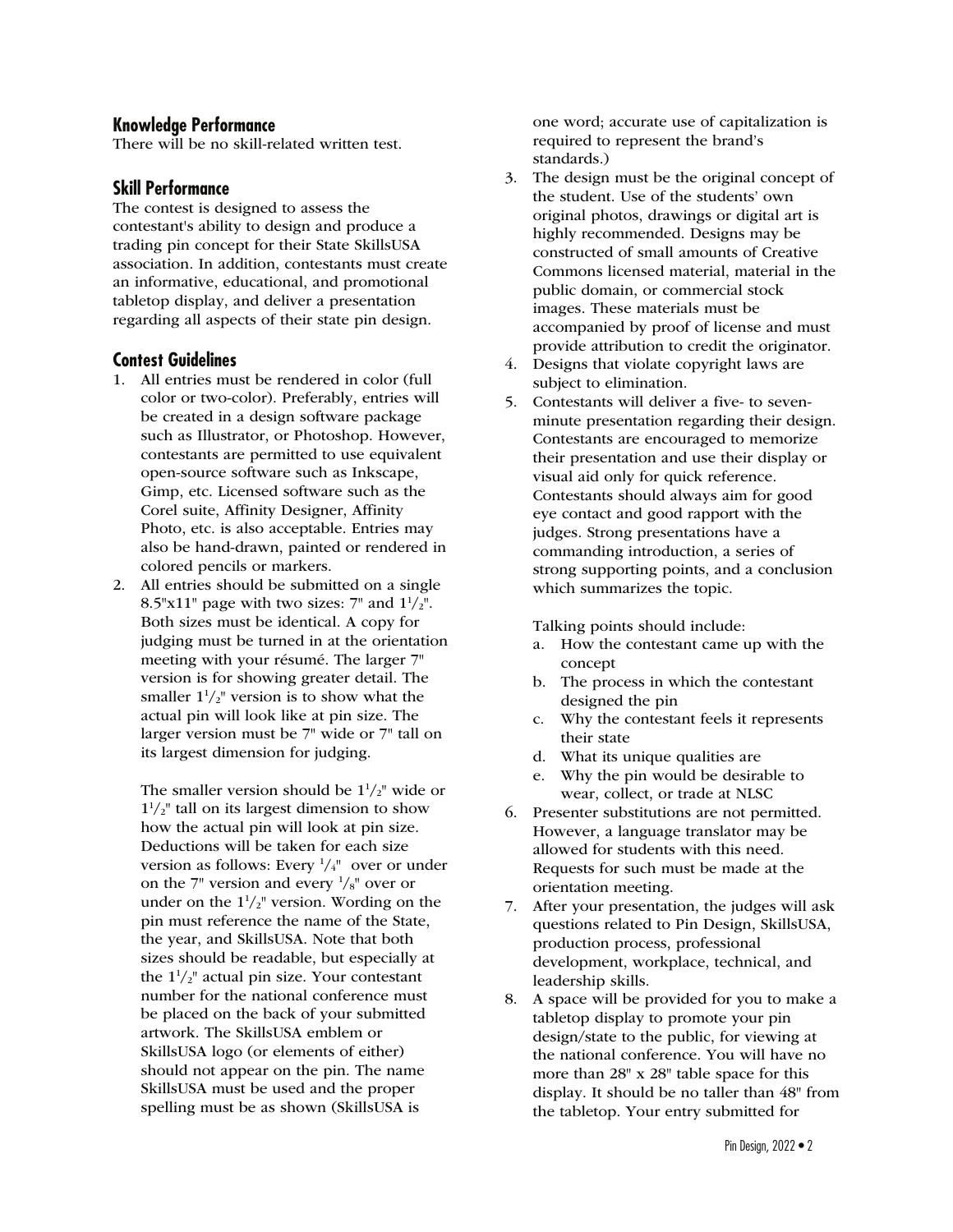judging will also be in this space. This display can be used in your presentation.

 This display must be put up within two hours after the orientation meeting and remain up until the debriefing. You will not have electricity or security for your display, so be careful not to leave valuable items on your display. The display will be judged separate from your interview. Displays should be informative and educational. Displays must also be crafted independently by the contestant. Advisors are not permitted to set up displays. (exceptions or modifications allowed to comply with ADA for contestants with applicable disabilities). However, decorative items and craft making supplies such as stickers, lettering and such are permitted in the display.

- 9. Displays may not include hazardous or flammable materials or generate noise.
- 10. Displays will be judged on:
	- Neatness.
	- Overall aesthetic appeal.
	- Informative/educational value.
	- Cohesiveness.
	- Grammar/spelling.
	- Size.
	- Originality and creativity.
	- Overall effort.

### **Standards and Competencies**

#### **PD 1.0 — Understand general design industry terminology and concepts**

1.1 Define, explain and describe various concepts related to typography, elements of design, digital images, artwork and the printing process

#### **PD 2.0 — Demonstrate mechanical skills by creating a design on the computer within a specified amount of time**

- 2.1 Recall understanding and skills necessary to prepare art electronically
	- 2.1.1 Implement correct size and orientation of design
- 2.2 Recall knowledge and appropriate use of industry standard hardware and software
	- 2.2.1 Implement correct size and
		- placement of elements
- 2.2.2 Implement correct use of typography
- 2.2.3 Implement assignment of proper color to elements

#### **PD 3.0 — Administer creative skills by solving a graphic design problem relevant to the skill set required for the design industry**

- 3.1 Apply understanding and skills necessary to create a variety of thumbnails and ideas for a given design problem
	- 3.1.1 Implement correct number, size, scaling and color requirements of thumbnails as defined by the technical committee
	- 3.1.2 Implement media (markers, color pencils, etc.) in the creation of thumbnails
	- 3.1.3 Demonstrate professional presentation and technical execution of thumbnails
- 3.2 Apply understanding and skills necessary to create roughs developed from thumbnails for the given design problem
	- 3.2.1 Implement correct number, size, scaling and color requirements of thumbnails as defined by the technical committee
	- 3.2.2 Exhibit the development of ideas from the thumbnail stage
	- 3.2.3 Implement media (markers, color pencils, etc.) in the creation of roughs
	- 3.2.4 Demonstrate professional presentation and technical execution of roughs
- 3.3 Administer industry standard hardware and software in the creation of the project
	- 3.3.1 Implement correct size and format for the design of the comprehensive portion of the contest
	- 3.3.2 Exhibit the development of ideas from the rough stage
	- 3.3.3 Implement clip art, original art and designs in the creation of the comprehensive
	- 3.4.4 Demonstrate professional presentation and technical execution of the comprehensive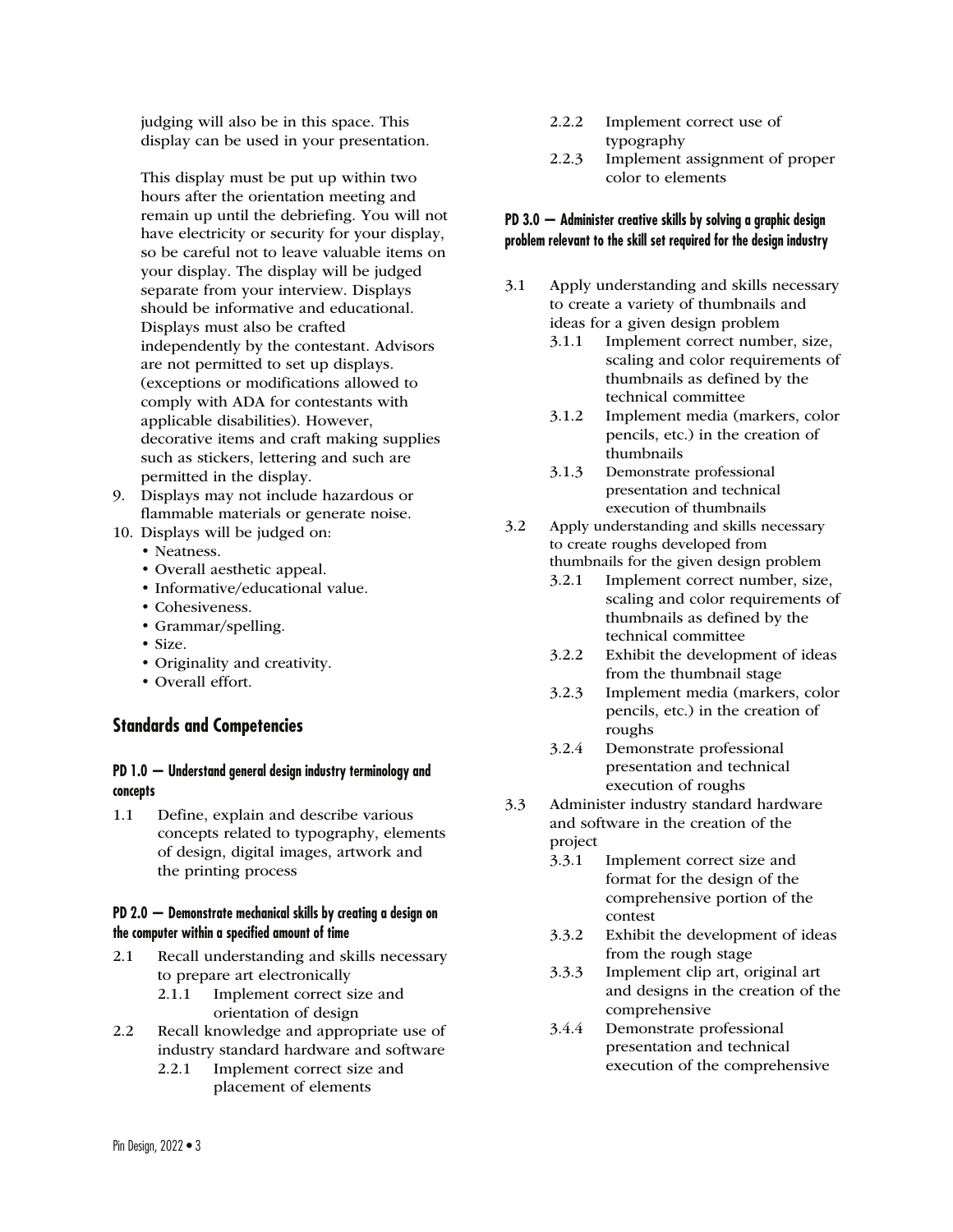#### **PD 4.0 — Complete an oral professional assessment in a simulated customer situation**

- 4.1 Perform customer-service-related activities when relating to a customer
	- 4.1.1 Explain the function of the customer service representative
- 4.2 Communicate professionally with technical knowledge
	- 4.2.1 Describe the workings of a production environment
	- 4.2.2 Explain the nature of work performed and requirements of customers
- 4.3 Respond quickly, accurately and professionally in a customer situation

#### **PD 5.0 — Demonstrate an understanding of the SkillsUSA Framework in the presentation.**

- 5.1 Apply job specific skills to the project
	- 5.1.1 Explaining the research done for the state the pin is representing.
	- 5.1.2 Explain the design rationale; why this design was chosen based on research done.
- 5.2 Presenting personal skills
	- 5.2.1 Explain the integrity of the design
	- 5.2.2 Share some of the hardships that came with executing the pin, and how those were overcome.
- 5.3 Apply workplace skills.
	- 5.3.1 Explain the process of communicating, organizing, and managing the process in which this pin was created.
	- 5.3.2 Provide examples of the commitment to leadership to complete this project.

### **Committee Identified Academic Skills**

The technical committee has identified that the following academic skills are embedded in this contest.

#### **Math Skills**

- Use fractions to solve practical problems.
- Use proportions and ratios to solve practical problems.
- Simplify numerical expressions.
- Solve practical problems involving percentages.
- Solve single variable algebraic expressions.
- Solve multiple variable algebraic expressions.
- Measure angles.
- Find surface area and perimeter of twodimensional objects.
- Find volume and surface area of threedimensional objects.
- Apply transformations (rotate or turn, reflect or flip, translate or slide, and dilate or scale) to geometric figures.
- Construct three-dimensional models.
- Solve problems using proportions, formulas and functions.
- Take measurements with a ruler.

#### **Science Skills**

None Identified

#### **Language Arts Skills**

- Analyze mass media messages.
- Demonstrate comprehension of a variety of informational texts.
- Use print, electronic databases and online resources to access information in books and articles.
- Demonstrate narrative writing.
- Demonstrate expository writing.
- Demonstrate persuasive writing.
- Demonstrate informational writing.
- Edit writing for correct grammar, capitalization, punctuation, spelling, sentence structure and paragraphing.

### **Connections to National Standards**

State-level academic curriculum specialists identified the following connections to national academic standards.

#### **Math Standards**

- Numbers and operations.
- Algebra.
- Geometry.
- Measurement.
- Data analysis and probability.
- Problem-solving.
- Communication.
- Connections.
- Representation.

Source: NCTM Principles and Standards for School Mathematics. For more information, visit: www.nctm.org.